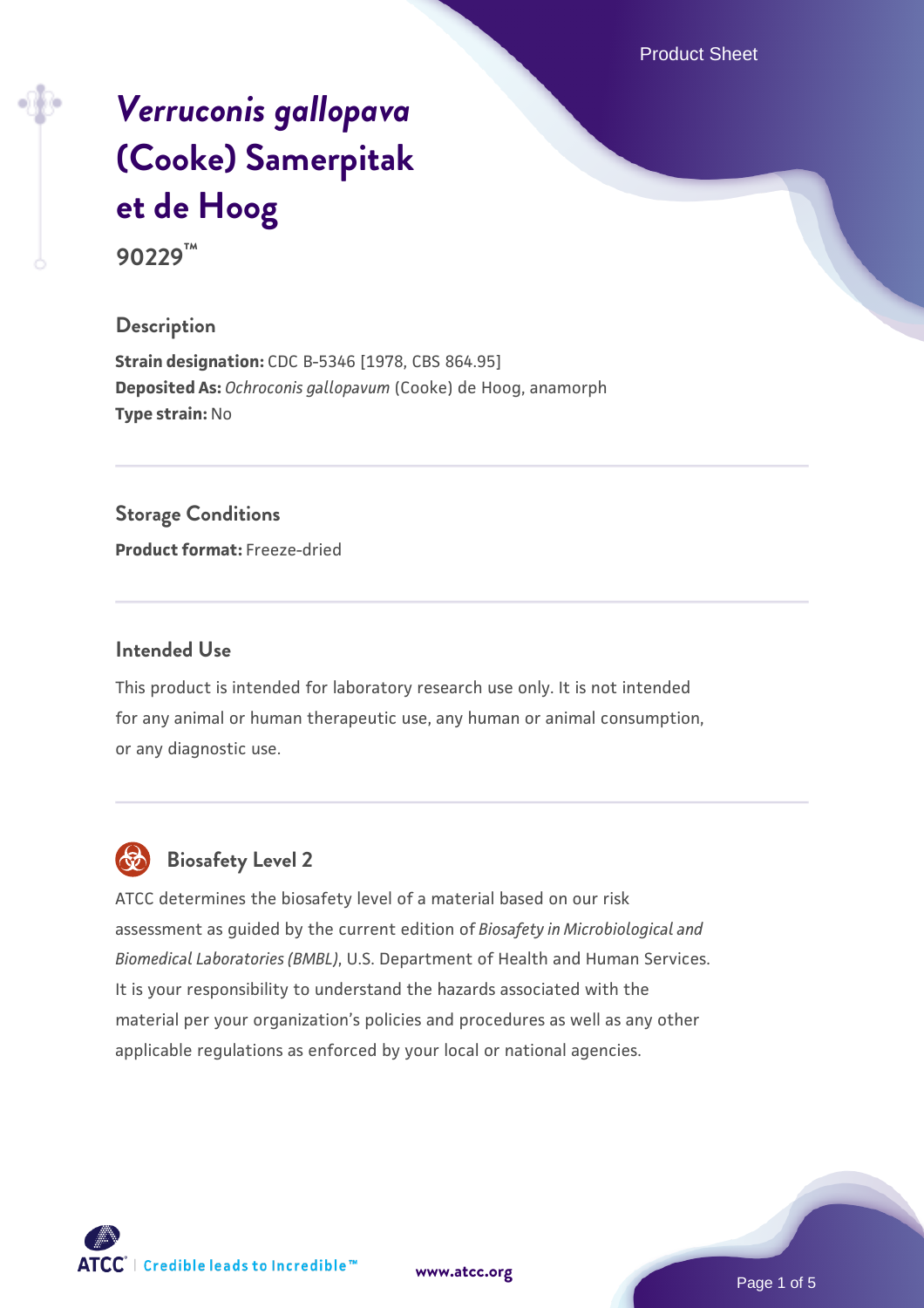ATCC highly recommends that appropriate personal protective equipment is always used when handling vials. For cultures that require storage in liquid nitrogen, it is important to note that some vials may leak when submersed in liquid nitrogen and will slowly fill with liquid nitrogen. Upon thawing, the conversion of the liquid nitrogen back to its gas phase may result in the vial exploding or blowing off its cap with dangerous force creating flying debris. Unless necessary, ATCC recommends that these cultures be stored in the vapor phase of liquid nitrogen rather than submersed in liquid nitrogen.

# **Certificate of Analysis**

For batch-specific test results, refer to the applicable certificate of analysis that can be found at www.atcc.org.

## **Growth Conditions**

**Medium:**  [ATCC Medium 336: Potato dextrose agar \(PDA\)](https://www.atcc.org/-/media/product-assets/documents/microbial-media-formulations/3/3/6/atcc-medium-336.pdf?rev=d9160ad44d934cd8b65175461abbf3b9) **Temperature:** 30°C

## **Material Citation**

If use of this material results in a scientific publication, please cite the material in the following manner: *Verruconis gallopava* (Cooke) Samerpitak et de Hoog (ATCC 90229)

## **References**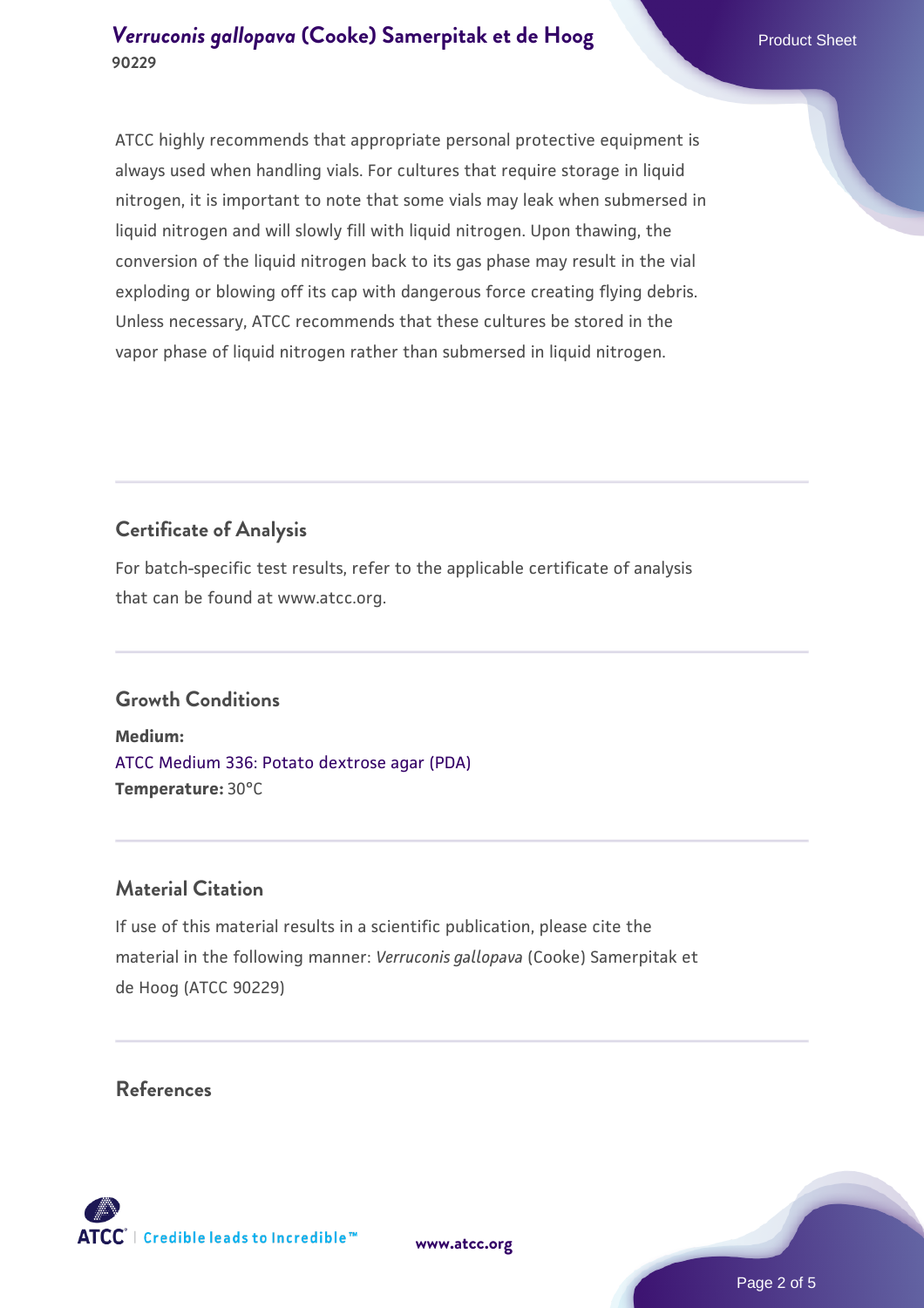References and other information relating to this material are available at www.atcc.org.

#### **Warranty**

The product is provided 'AS IS' and the viability of ATCC® products is warranted for 30 days from the date of shipment, provided that the customer has stored and handled the product according to the information included on the product information sheet, website, and Certificate of Analysis. For living cultures, ATCC lists the media formulation and reagents that have been found to be effective for the product. While other unspecified media and reagents may also produce satisfactory results, a change in the ATCC and/or depositor-recommended protocols may affect the recovery, growth, and/or function of the product. If an alternative medium formulation or reagent is used, the ATCC warranty for viability is no longer valid. Except as expressly set forth herein, no other warranties of any kind are provided, express or implied, including, but not limited to, any implied warranties of merchantability, fitness for a particular purpose, manufacture according to cGMP standards, typicality, safety, accuracy, and/or noninfringement.

#### **Disclaimers**

This product is intended for laboratory research use only. It is not intended for any animal or human therapeutic use, any human or animal consumption, or any diagnostic use. Any proposed commercial use is prohibited without a license from ATCC.

While ATCC uses reasonable efforts to include accurate and up-to-date information on this product sheet, ATCC makes no warranties or representations as to its accuracy. Citations from scientific literature and patents are provided for informational purposes only. ATCC does not warrant



**[www.atcc.org](http://www.atcc.org)**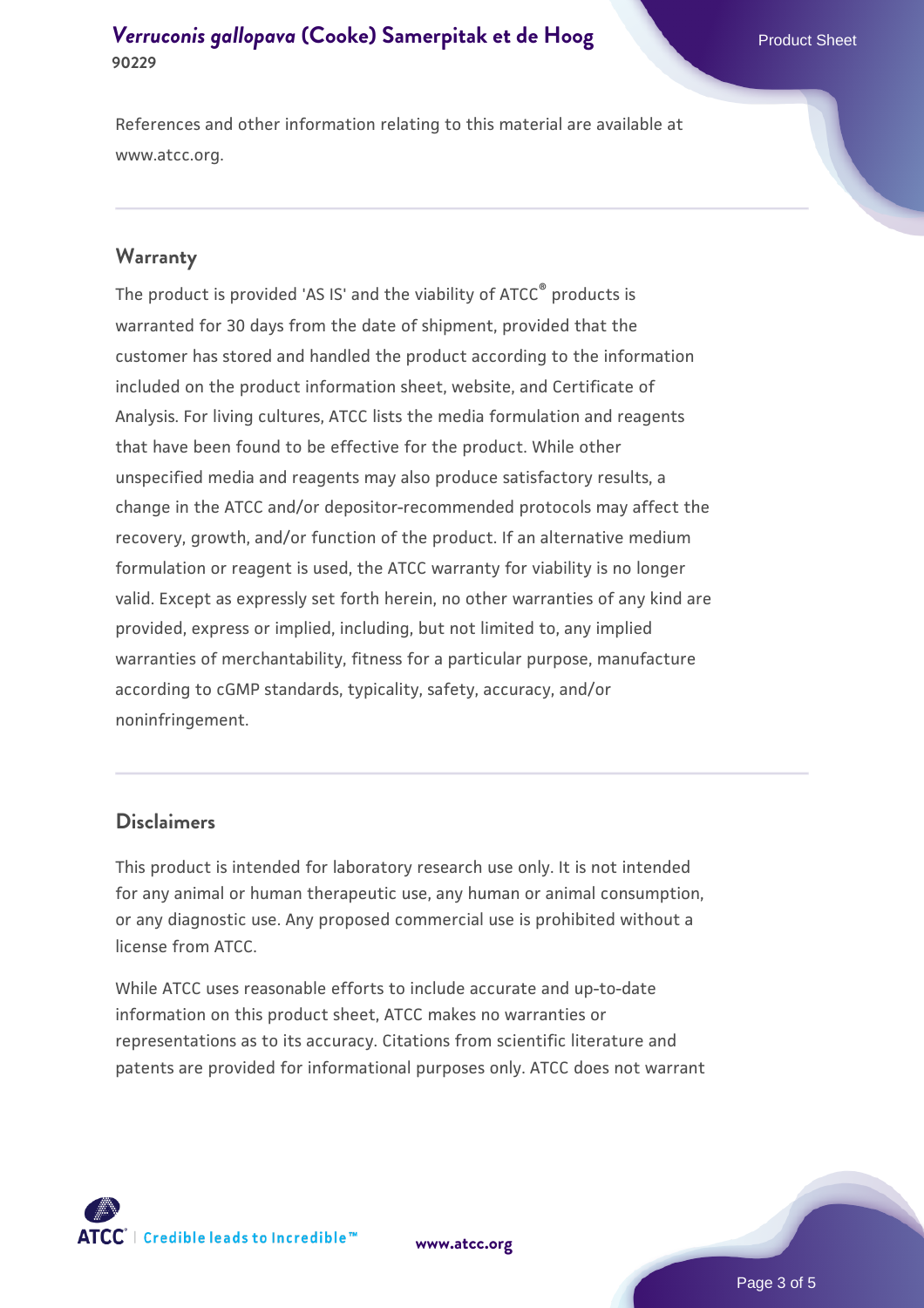that such information has been confirmed to be accurate or complete and the customer bears the sole responsibility of confirming the accuracy and completeness of any such information.

This product is sent on the condition that the customer is responsible for and assumes all risk and responsibility in connection with the receipt, handling, storage, disposal, and use of the ATCC product including without limitation taking all appropriate safety and handling precautions to minimize health or environmental risk. As a condition of receiving the material, the customer agrees that any activity undertaken with the ATCC product and any progeny or modifications will be conducted in compliance with all applicable laws, regulations, and guidelines. This product is provided 'AS IS' with no representations or warranties whatsoever except as expressly set forth herein and in no event shall ATCC, its parents, subsidiaries, directors, officers, agents, employees, assigns, successors, and affiliates be liable for indirect, special, incidental, or consequential damages of any kind in connection with or arising out of the customer's use of the product. While reasonable effort is made to ensure authenticity and reliability of materials on deposit, ATCC is not liable for damages arising from the misidentification or misrepresentation of such materials.

Please see the material transfer agreement (MTA) for further details regarding the use of this product. The MTA is available at www.atcc.org.

## **Copyright and Trademark Information**

© ATCC 2021. All rights reserved. ATCC is a registered trademark of the American Type Culture Collection.

#### **Revision**

This information on this document was last updated on 2022-03-26

#### **Contact Information**



**[www.atcc.org](http://www.atcc.org)**